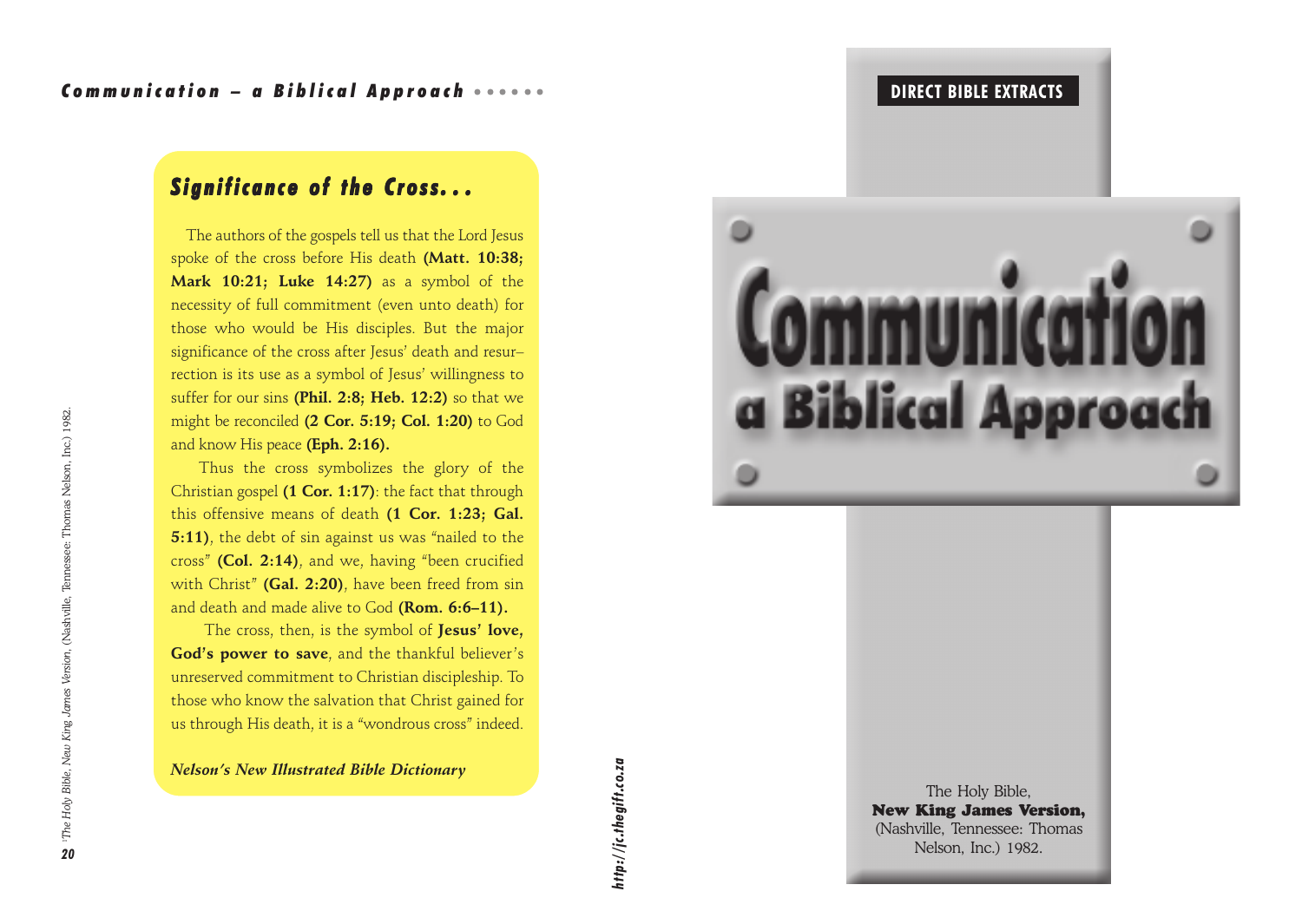#### Communication – a Biblical Approach •••••••

This booklet has been compiled from the new<br>Topical Textbook, and the Bible extracts taken<br>from the references mentioned in the Bible. I hope that **Topical Textbook, and the Bible extracts taken from the references mentioned in the Bible. I hope that this may become easier for you to find out His message relating to this Topic directly from the Bible, and how you could apply this to your personal life according to the world around you and your own circumstances.**

 *Believing* **in the message and without doubt, one begins to realize how from the beginning of the Bible until the end, God does give us the same message, and no matter how we try to interpret it, the essence and core of our explanation comes directly from the His Word.**

 **We will miss out on the issues relating to these extracts but I trust that these extracts will lead you to further study these circumstances and story leading to these messages.**

 **This has been my Way of discovery, from my own personal decision to find out more about my Creator and what He wants of me. Through His Word He has revealed many insights that have excited me to keep searching for more, and this has now become a daily habit for me.**

 **Best wishes in your discovery, through your own and personal commitment!**

*Enjoy your Day!* **. . .through Jesus Christ our saviour!**

**Henrique Martins http://jc.thegift.co.za** as they were moved by the Holy Spirit" (2 Pet. 1:21). It was through the human writers of Scripture that God revealed Himself to mankind in a written revelation of His truth. The writing was inspired (literally "Godbreathed"). The writer was the agent God used to **communicate** His truth.

○○○○○○○○○○○○○○○○○○○○○○○○○○○○○○○○○○ ○○○○○

©with permission of Logos Research Systems, Inc.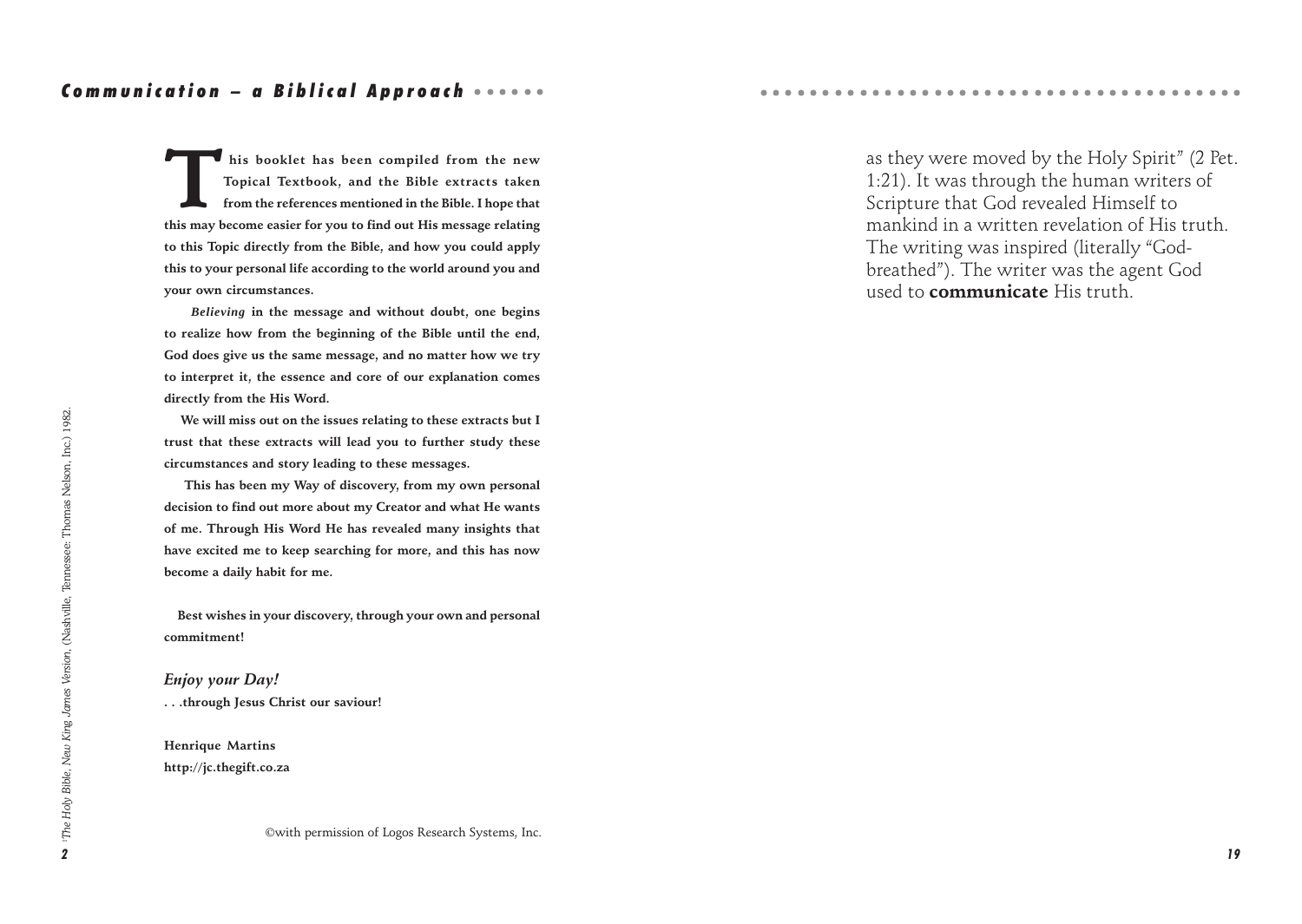## **WHY WE BELIEVE THE BIBLE**

## **RICHARD G. LEE**

THE BIBLE IS THE GREATEST BOOK EVER WRITTEN. IT TELLS US NOT ONLY HOW TO LIVE ON EARTH, BUT HOW TO GET TO HEAVEN AS WELL. THE BIBLE IS ALSO THE GREATEST LITERATURE EVER WRITTEN. IT IS SIMPLE, YET SUBLIME. ITS CONTENTS INCLUDE DRAMATIC STORIES, PROPHETIC PREDICTIONS, PERSONAL LETTERS, BEAUTIFUL POETRY, AND PRACTICAL ADVICE. BUT THE BIBLE IS MORE THAN JUST GREAT LITERATURE. THE SCRIPTURES THEMSELVES CLAIM TO BE THE WORD OF GOD.

In the Old Testament, the prophets thundered, "Thus says the LORD" (Jer. 19:1). In the New Testament, the apostle Paul declared, "All Scripture is given by inspiration of God" (2 Tim. 3:16). Peter adds his testimony that "holy men of God spoke

## *Communication - a Biblical Approach.*

○○○○○○○○○○○○○○○○○○○○○○○○○○○○○○○○○○ ○○○○○

- 1. Key Texts. **Pr 10:11-14,18-21; 25:11-14; 26:17-28; Jas 3:1-8.**
- 2. **Communication**
	- a. The Power of Words. **Pr 11:9; 12:18; 15:4; 18:21; Mt 12:37; Jas 3:1-8.**
	- b. The Value of Words. **Pr 20:15; 25:11-14.**
	- c. The Source of Words. **Pr 6:12; 15:28; 16:23,24; Mt 12:34.**
- 3. **Handling Communication Properly**
	- a. Be Listening. **Pr 18:13; 19:20; Jas 1:19.**
	- b. Do Not Talk Too Much. **Pr 10:19; 13:2,3; 17:27-28; Ec 10:12-14; Col 4:6.**
	- c. Do Not Nag. **Pr 21:19; 26:21.**
	- d. Do Not Meddle. **Pr 26:27.**
	- e. Do Not Gossip. **Pr 11:13; 20:19; 26:20.**
	- f. Do Not Brag. **Pr 14:23; 27:2.**
	- g. Be Slow to Speak. **Pr 15:28; 29:20; Jas 1:19.**
	- h. Be Wise in Timing. **Pr 15:23; Eph 4:29.**
	- i. Admit Wrongs. **Pr 29:23; Jas 5:16.**
	- j. Do Not Lie. P**s 34:13; Pr 12:19,22; 26:18,19; Eph 4:15,25.**
	- k. Do Not Respond in Anger. **Pr 15:1; Eph 4:26.**
	- l. Avoid Quarrels. **Pr 17:14; 20:3.**
- 4. **Communication Guidelines**
	- a. Set a Guard over my Lips. **Ps 141:3.**
	- b. Deliver me from Lying Lips. **Ps 120:3.**
	- c. May my Lips Offer up a Sacrifice of Praise. **Heb 13:15.**
	- d. Let me Speak Encouragingly. **Eph 4:29.**
- e. Bride my Tongue. **Jas 1:26.**

*3*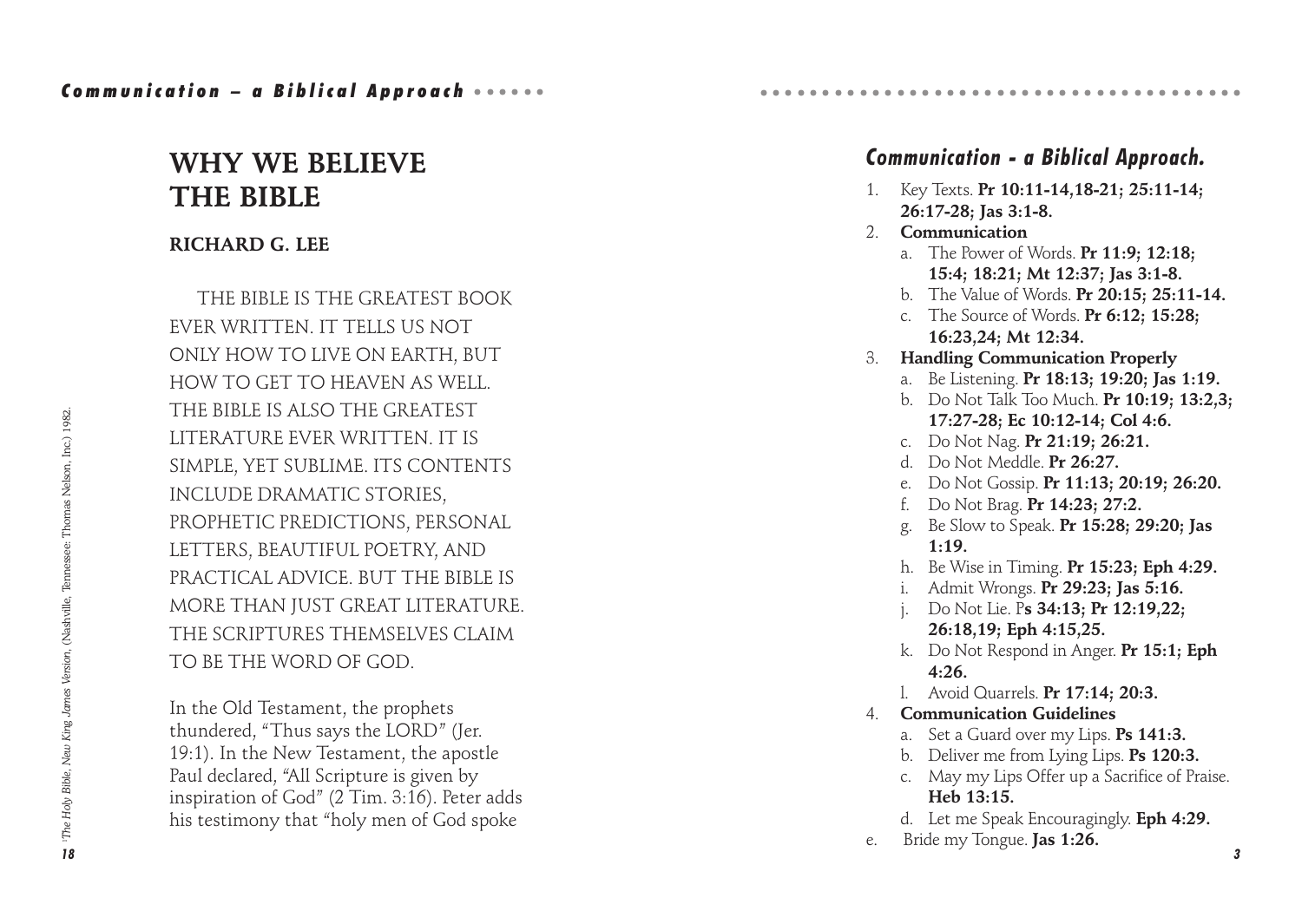## *Key texts*

*Proverbs 10:11-14* <sup>11</sup> The mouth of the righteous *is* a well of life, But violence covers the mouth of the wicked <sup>12</sup> Hatred stirs up strife, But love covers all sins. <sup>13</sup> Wisdom is found on the lips of him who has understanding, But a rod *is* for the back of him who is devoid of understanding. 14 Wise *people* store up knowledge, But the mouth of the foolish *is* near destruction.

#### *Proverbs 10:18-21*

18 Whoever hides hatred *has* lying lips, And whoever spreads slander *is* a fool.  $19$  In the multitude of words sin is not lacking. But he who restrains his lips *is* wise. 20 The tongue of the righteous *is* choice silver; The heart of the wicked *is worth* little.  $21$  The lips of the righteous feed many, But fools die for lack of wisdom.

#### *Proverbs 25:11-14*

11 A word fitly spoken *is like* apples of gold In settings of silver. <sup>12</sup> *Like* an earring of gold and an ornament of fine gold *Is* a wise rebuker to an obedient ear.

## *. . . Deliver me from Lying Lips*

○○○○○○○○○○○○○○○○○○○○○○○○○○○○○○○○○○ ○○○○○

*Psalm 120:3* 3 What shall be given to you, Or what shall be done to you, You false tongue?

## *. . . May my Lips Offer up a Sacrifice of Praise*

#### *Hebrews 13:15*

<sup>15</sup> Therefore by Him let us continually offer the sacrifice of praise to God, that is, the fruit of *our* lips, giving thanks to His name.

## *. . . Let me Speak Encouragingly*

#### *Ephesians 4:29*

 $29$  Let no corrupt word proceed out of your mouth, but what is good for necessary edification, that it may impart grace to the hearers.

### *Bride my Tongue*

#### *James 1:26*

<sup>26</sup> If anyone among you thinks he is religious, and does not bridle his tongue but deceives his own heart, this one's religion *is* useless.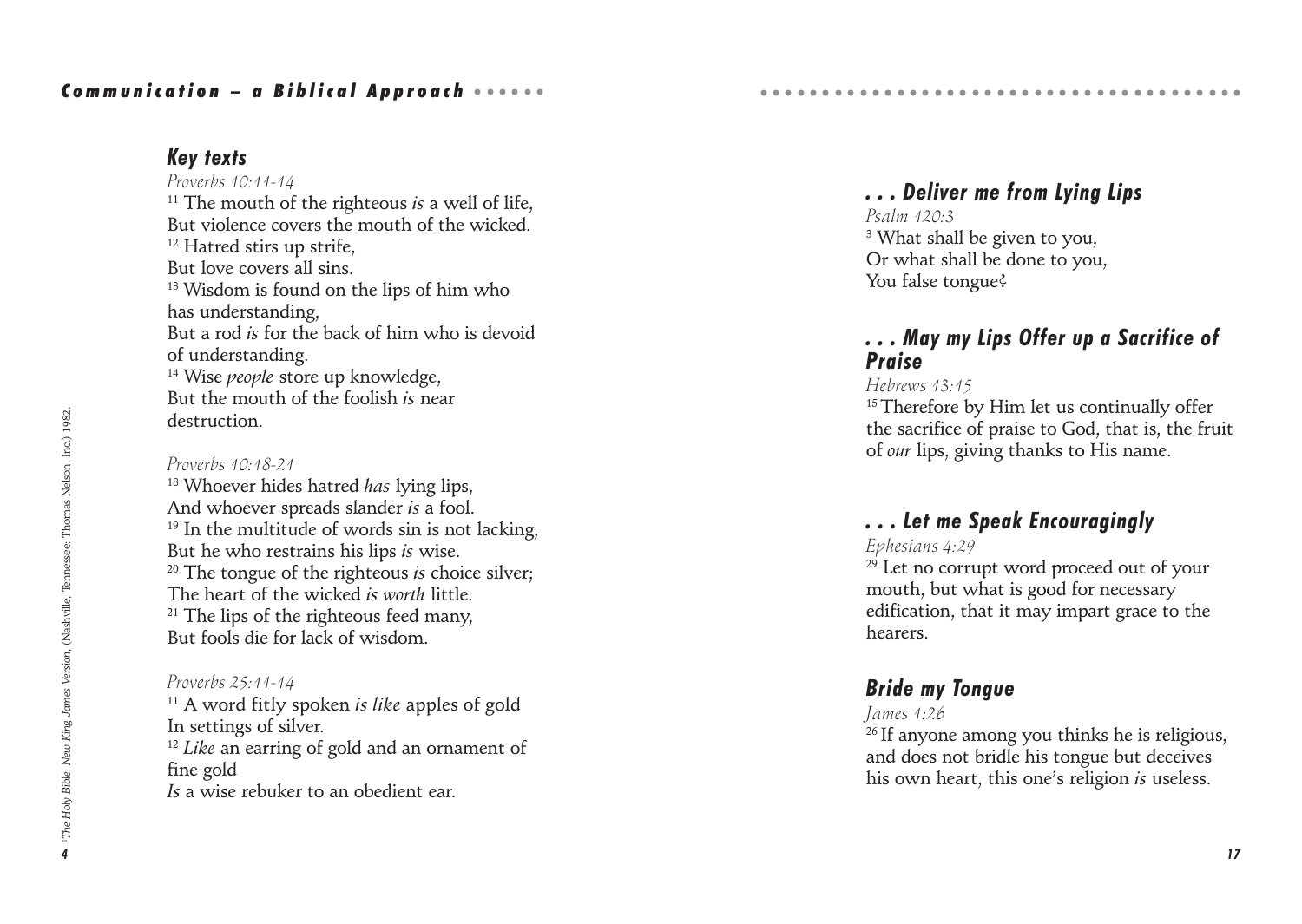## *Handling Communication Properly . . .*

## *. . . Avoid Quarrels*

*Proverbs 17:14*

14 The beginning of strife *is like* releasing water; Therefore stop contention before a quarrel starts.

*Proverbs 20:3* <sup>3</sup> *It is* honorable for a man to stop striving, Since any fool can start a quarrel.

## *Communication Guidelines . . .*

## *. . . Set a guard over my Lips*

*Psalm 141:3* <sup>3</sup> Set a guard, O LORD, over my mouth; Keep watch over the door of my lips.

<sup>13</sup> Like the cold of snow in time of harvest *Is* a faithful messenger to those who send him,

○○○○○○○○○○○○○○○○○○○○○○○○○○○○○○○○○○ ○○○○○

For he refreshes the soul of his masters. <sup>14</sup> Whoever falsely boasts of giving *Is like* clouds and wind without rain.

#### *Proverbs 26:17-28*

17 He who passes by *and* meddles in a quarrel not his own *Is like* one who takes a dog by the ears. <sup>18</sup> Like a madman who throws firebrands, arrows, and death, <sup>19</sup> *Is* the man *who* deceives his neighbor, And says, "I was only joking!" 20 Where *there is* no wood, the fire goes out; And where *there is* no talebearer, strife ceases. <sup>21</sup> *As* charcoal *is* to burning coals, and wood to fire, So *is* a contentious man to kindle strife. 22 The words of a talebearer *are* like tasty trifles, And they go down into the inmost body. <sup>23</sup> Fervent lips with a wicked heart *Are like* earthenware covered with silver dross. 24 He who hates, disguises *it* with his lips, And lays up deceit within himself; <sup>25</sup> When he speaks kindly, do not believe him, For *there are* seven abominations in his heart; <sup>26</sup> *Though his* hatred is covered by deceit, His wickedness will be revealed before the assembly.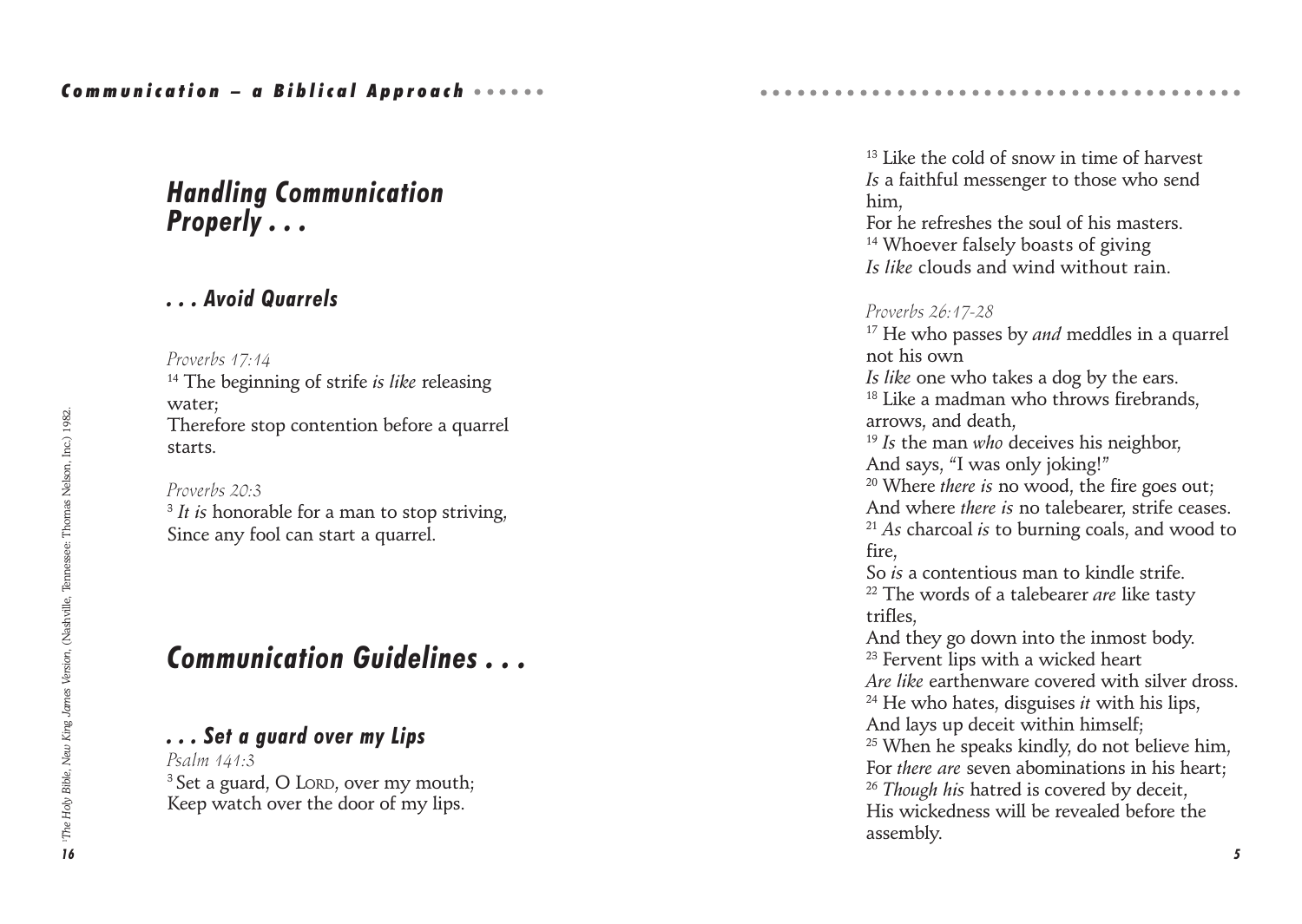<sup>27</sup> Whoever digs a pit will fall into it. And he who rolls a stone will have it roll back on him. 28 A lying tongue hates *those who are* crushed by it, And a flattering mouth works ruin.

## *Communication . . .*

## *. . . The Power of Words*

*Proverbs 11:19* 19 As righteousness *leads* to life, So he who pursues evil *pursues it* to his own death.

*Proverbs 12:18* <sup>18</sup> There is one who speaks like the piercings of a sword, But the tongue of the wise *promotes* health.

*Proverbs 15:4* 4 A wholesome tongue *is* a tree of life, But perverseness in it breaks the spirit.

*Proverbs 18:21* 21 Death and life *are* in the power of the tongue, And those who love it will eat its fruit.

22 Lying lips *are* an abomination to the LORD, But those who deal truthfully *are* His delight.

○○○○○○○○○○○○○○○○○○○○○○○○○○○○○○○○○○ ○○○○○

#### *Proverbs 26:18,19*

<sup>18</sup> Like a madman who throws firebrands, arrows, and death, <sup>19</sup> *Is* the man *who* deceives his neighbor, And says, "I was only joking!"

#### *Ephesians 4:15,25*

 $15$  but, speaking the truth in love, may grow up in all things into Him who is the head— Christ— $^{25}$  Therefore, putting away lying, "Let each one of you speak truth with his neighbor," for we are members of one another.

## *. . . Do Not Respond in Anger*

*Proverbs 15:1* <sup>1</sup>A soft answer turns away wrath, But a harsh word stirs up anger.

#### *Ephesians 4:26*

 $26$  "Be angry, and do not sin": do not let the sun go down on your wrath,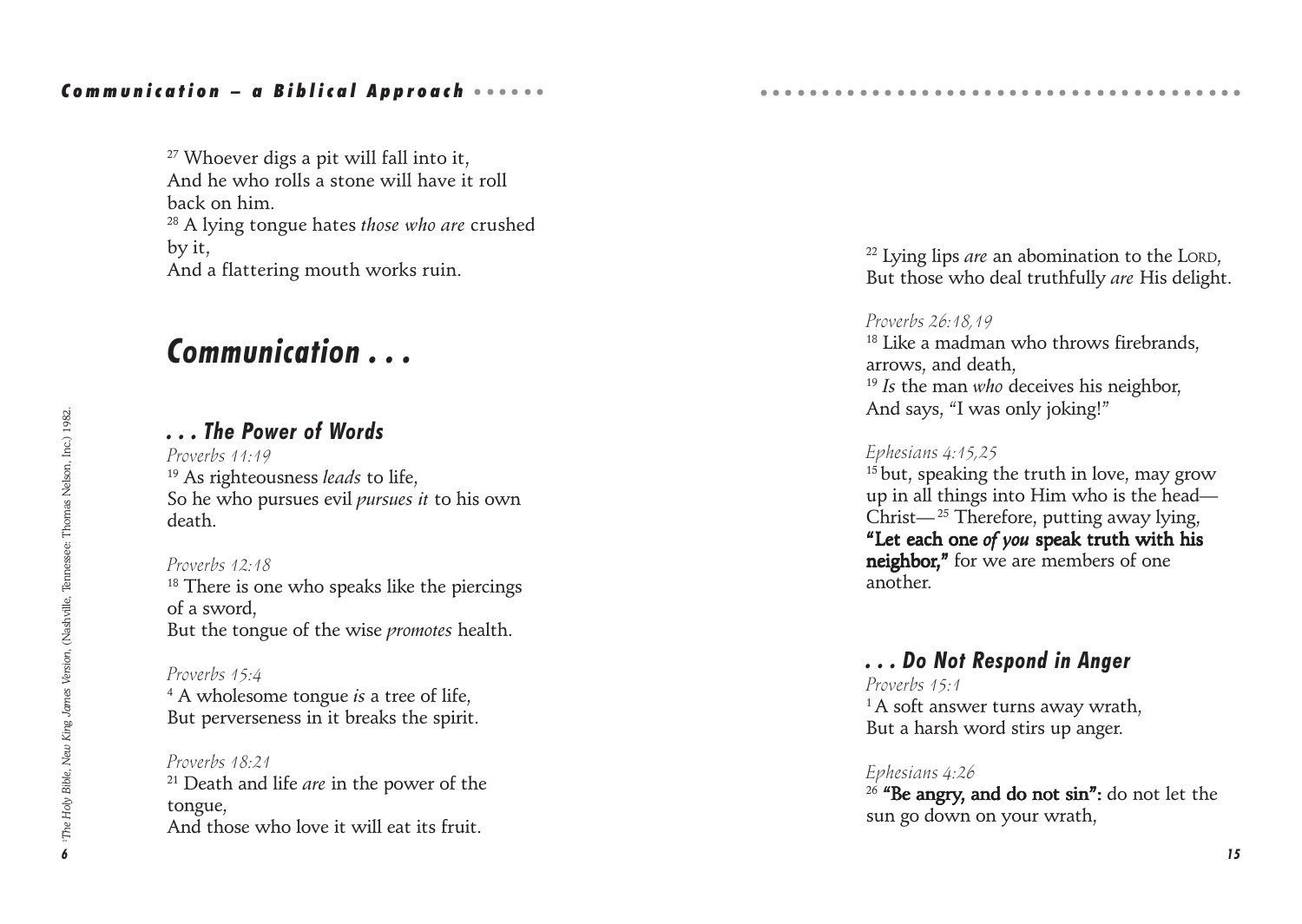## *Handling Communication Properly . . .*

#### *Ephesians 4:29*

 $29$  Let no corrupt word proceed out of your mouth, but what is good for necessary edification, that it may impart grace to the hearers.

### *. . . Admit Wrongs*

*Proverbs 29:23* <sup>23</sup> A man's pride will bring him low, But the humble in spirit will retain honor.

#### *James 5:16*

16 Confess *your* trespasses to one another, and pray for one another, that you may be healed. The effective, fervent prayer of a righteous man avails much.

### *. . . Do Not Lie*

*Psalm 34:13* <sup>13</sup> Keep your tongue from evil, And your lips from speaking deceit.

#### *Proverbs 12:19,22*  $19$  The truthful lip shall be established forever, But a lying tongue *is* but for a moment.

### *Matthew 12:37* <sup>37</sup> "For by your words you will be justified. and by your words you will be condemned."

○○○○○○○○○○○○○○○○○○○○○○○○○○○○○○○○○○ ○○○○○

#### *James 3:1-8*

1 My brethren, let not many of you become teachers, knowing that we shall receive a stricter judgment.<sup>2</sup> For we all stumble in many things. If anyone does not stumble in word, he *is* a perfect man, able also to bridle the whole body. 3 Indeed, we put bits in horses' mouths that they may obey us, and we turn their whole body. 4 Look also at ships: although they are so large and are driven by fierce winds, they are turned by a very small rudder wherever the pilot desires. <sup>5</sup> Even so the tongue is a little member and boasts great things. See how great a forest a little fire kindles! 6 And the tongue *is* a fire, a world of iniquity. The tongue is so set among our members that it defiles the whole body, and sets on fire the course of nature; and it is set on fire by hell. 7 For every kind of beast and bird, of reptile and creature of the sea, is tamed and has been tamed by mankind. <sup>8</sup> But no man can tame the tongue. *It is* an unruly evil, full of deadly poison.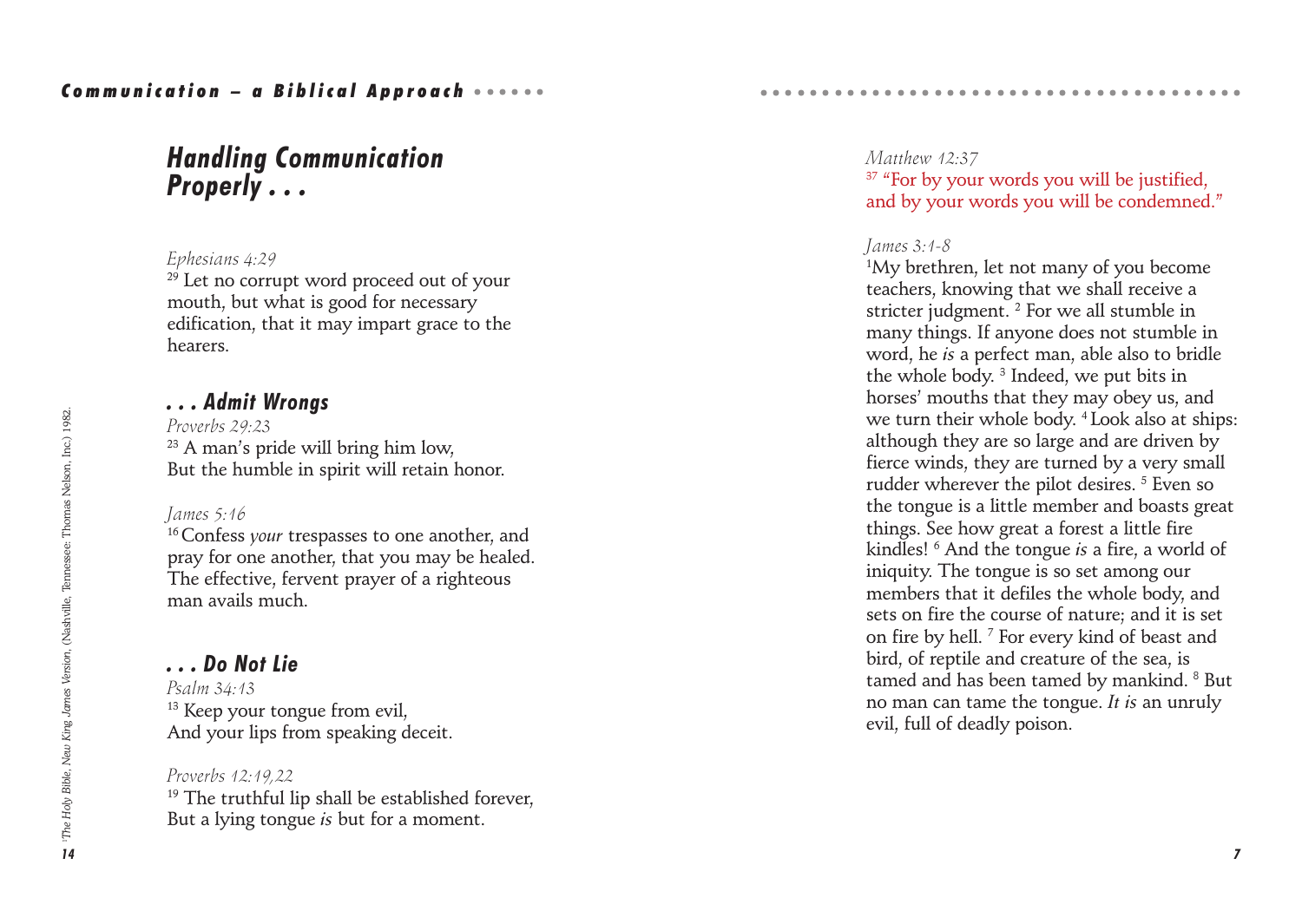## *. . Communication . . .*

## *. . . The Value of Words*

*Proverbs 20:15* <sup>15</sup> There is gold and a multitude of rubies. But the lips of knowledge *are* a precious jewel.

#### *Proverbs 25:11-14*

11 A word fitly spoken *is like* apples of gold In settings of silver. <sup>12</sup> *Like* an earring of gold and an ornament of fine gold *Is* a wise rebuker to an obedient ear. <sup>13</sup> Like the cold of snow in time of harvest *Is* a faithful messenger to those who send him, For he refreshes the soul of his masters. <sup>14</sup> Whoever falsely boasts of giving *Is like* clouds and wind without rain.

## *. . . The Source of Words*

*Proverbs 6:12* <sup>12</sup> A worthless person, a wicked man, Walks with a perverse mouth;

*Proverbs 15:28* <sup>28</sup> The heart of the righteous studies how to answer, But the mouth of the wicked pours forth evil. *Proverbs 27:2*  $2$  Let another man praise you, and not your own mouth; A stranger, and not your own lips.

#### *. . . Be Slow to Speak*

*Proverbs 15:28* <sup>28</sup> The heart of the righteous studies how to answer, But the mouth of the wicked pours forth evil.

*Proverbs 29:20*  $20$  Do you see a man hasty in his words? *There is* more hope for a fool than for him.

#### *James 1:19*

<sup>19</sup> So then, my beloved brethren, let every man be swift to hear, slow to speak, slow to wrath;

### *. . . Be Wise in Timing*

*Proverbs 15:23*  $23$  A man has joy by the answer of his mouth, And a word *spoken* in due season, how good *it is*!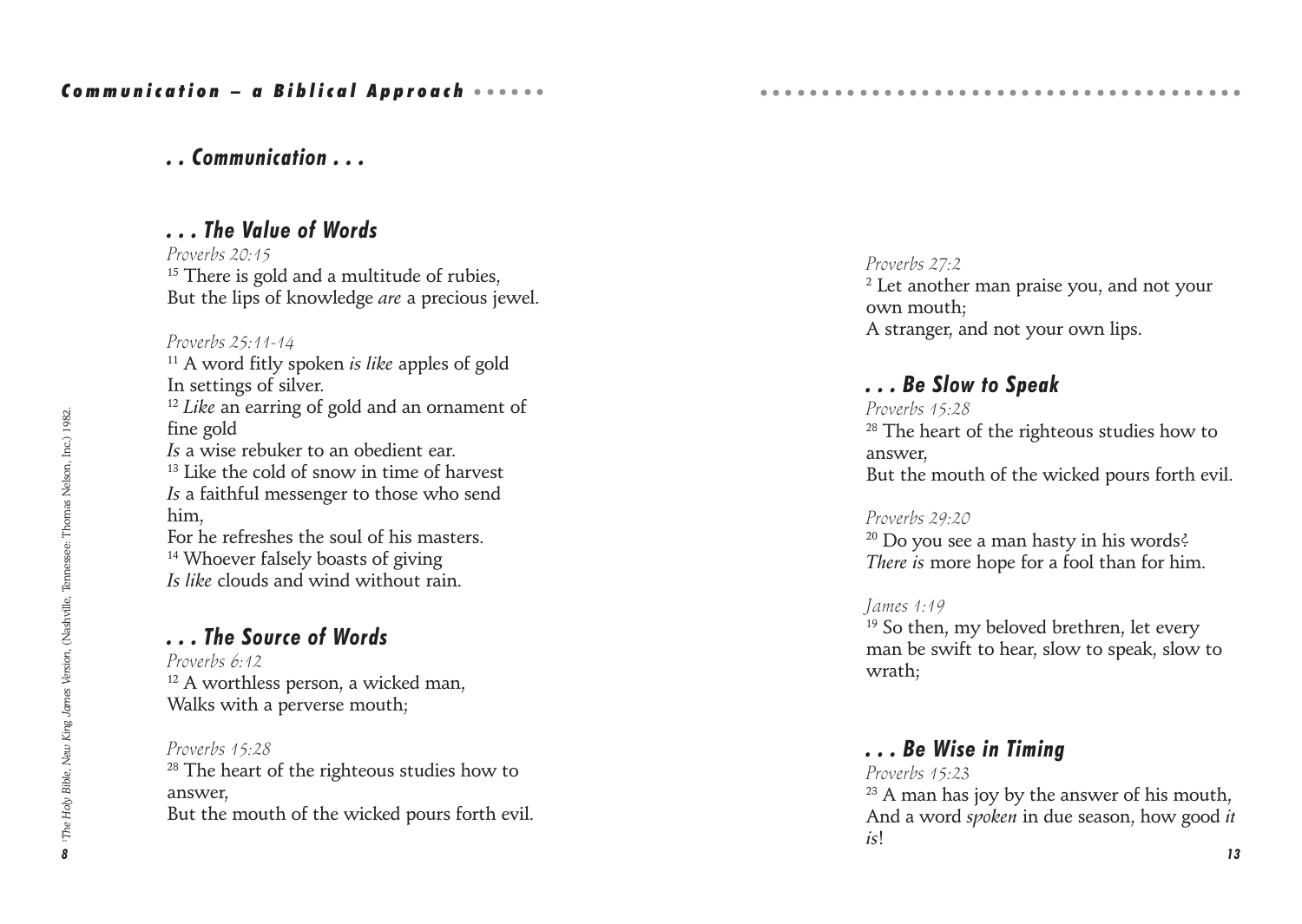## *Handling Communication Properly . . .*

## *. . . Do Not Meddle*

*Proverbs 26:27* <sup>27</sup> Whoever digs a pit will fall into it, And he who rolls a stone will have it roll back on him.

## *. . . Do Not Gossip*

*Proverbs 11:13* <sup>13</sup> A talebearer reveals secrets. But he who is of a faithful spirit conceals a matter.

#### *Proverbs 20:19*

19 He who goes about *as* a talebearer reveals secrets; Therefore do not associate with one who flatters with his lips.

#### *Proverbs 26:20*

20 Where *there is* no wood, the fire goes out; And where *there is* no talebearer, strife ceases.

## *. . . Do Not Brag*

*Proverbs 21:19* <sup>19</sup> Better to dwell in the wilderness. Than with a contentious and angry woman.

#### *Proverbs 16:23,24*

 $23$  The heart of the wise teaches his mouth. And adds learning to his lips. 24 Pleasant words *are like* a honeycomb, Sweetness to the soul and health to the bones.

○○○○○○○○○○○○○○○○○○○○○○○○○○○○○○○○○○ ○○○○○

#### *Matthew 12:34*

<sup>34</sup> "Brood of vipers! How can you, being evil, speak good things? For out of the abundance of the heart the mouth speaks.

# *Handling Communication Properly . . .*

*. . . Be Listening Proverbs 18:13* 13 He who answers a matter before he hears *it,* It *is* folly and shame to him.

*Proverbs 19:20* <sup>20</sup> Listen to counsel and receive instruction, That you may be wise in your latter days.

### *James 1:19*

<sup>19</sup> So then, my beloved brethren, let every man be swift to hear, slow to speak, slow to wrath;